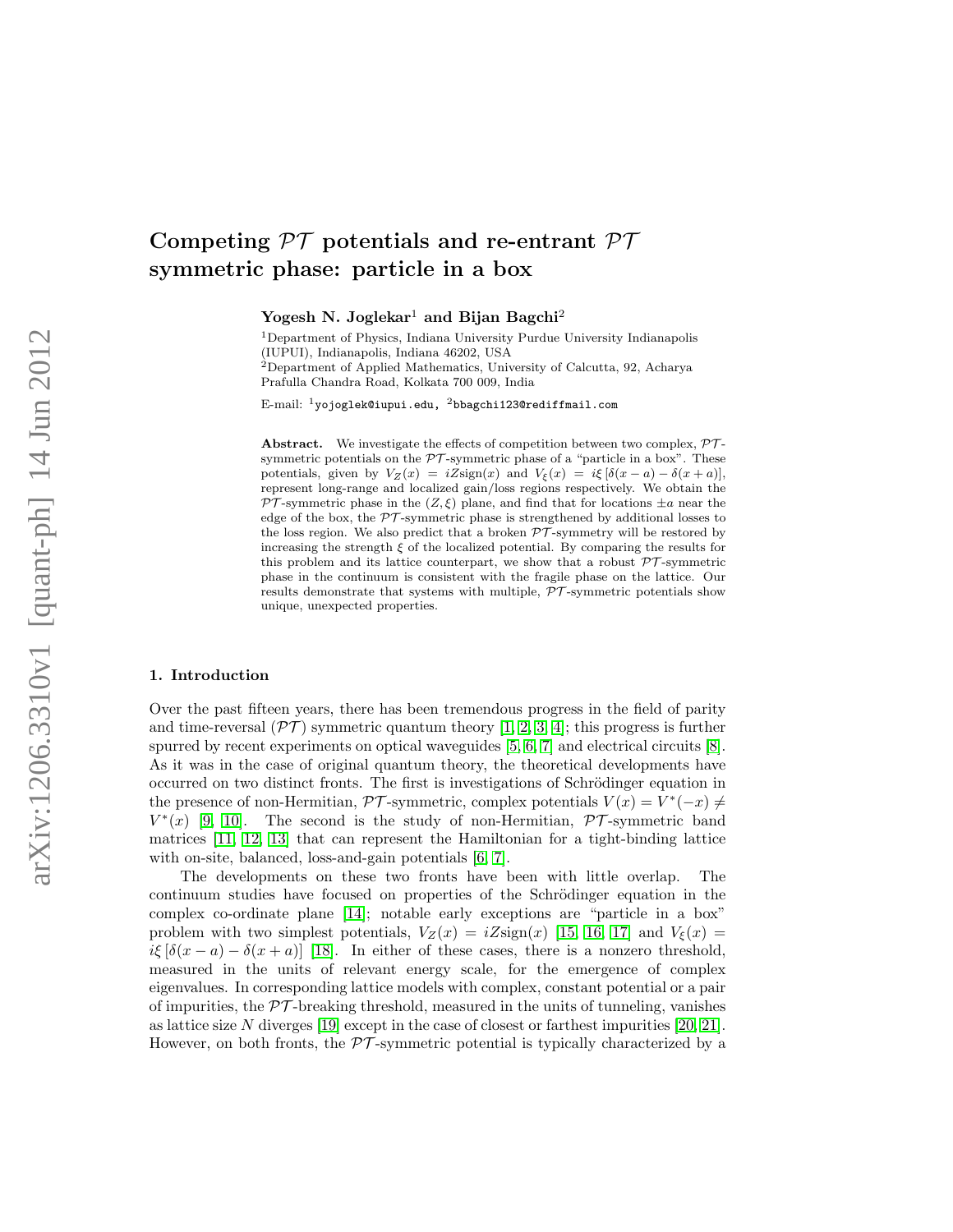single parameter and the energy eigenvalues are real as long as the magnitude of that parameter is smaller than the threshold value.

In this paper, we study the effect of competition between smooth  $(V_Z)$  and localized  $(V_{\xi})$  complex potentials on the PT-symmetric phase diagram. We consider a particle in a box of size 2L in the presence of  $V(x) = V_Z(x) + V_{\xi}(x)$ , and its lattice counterpart, and calculate the phase diagram in the  $(Z,\xi)$  plane as a function of the localized-gain position a. Surprisingly, we find that a broken  $\mathcal{PT}$ -symmetric state induced by one potential can be restored by additional losses to the loss region, with corresponding gains in the gain region, introduced by the second potential. We find that the phase diagrams for  $a \leq L/2$  and  $a > L/2$  are qualitatively different. With scaling analysis, we show that the robust phases of the continuum model are consistent with the fragile phases of its lattice counterpart.

## 2. Particle in a box with  $\mathcal{P}\mathcal{T}$ -symmetric potentials

Let us consider a particle of mass m confined to a line  $|x| \leq L$  with Dirichlet boundary conditions for its wave function,  $\psi(\pm L) = 0$ . When  $Z > 0$ , the complex potential  $V_Z(x) = iZ\text{sign}(x)$  represents a constant gain potential for  $x > 0$ , with a mirrorsymmetric loss region for  $x < 0$ . On the other hand, the complex potential  $V_{\xi}(x)$ represents localized gain (iξ) and loss (−iξ) at mirror-symmetric positions  $\pm a$  for  $\xi > 0$ . The Schrödinger equation for eigenfunctions of the particle is given by

$$
-\frac{\hbar^2}{2m}\partial_x^2\psi_n(x) + V(x)\psi_n(x) = E_n\psi_n(x).
$$
\n(1)

It is straightforward to parametrize the eigenfunctions as [\[18\]](#page-6-17)

$$
\psi_n(x) = \begin{cases}\nA \sin[k_n(L-x)] & a \le x \le L, \\
B \cos(k_n x) + C k_n^* \sin(k_n x) & 0 \le x \le a, \\
B \cos(k_n^* x) + C k_n \sin(k_n^* x) & -a \le x \le 0, \\
F \sin[k_n^*(L+x)] & -L \le x \le -a.\n\end{cases}
$$
\n(2)

This parametrization guarantees that the wave function and its first derivative are continuous at the origin, and that the wave function vanishes at  $\pm L$ . The effect of δ-functions at x = ±a on the eigenfunctions is given by the discontinuity in their derivatives at locations  $\pm a$ ,

<span id="page-1-0"></span>
$$
\partial_x \psi_n(\pm a^+) - \partial_x \psi_n(\pm a^-) = \mp i(2m\xi/\hbar^2)\psi_n(\pm a). \tag{3}
$$

Eq.[\(3\)](#page-1-0) along with the continuity of the wave function at  $x = \pm a$  provide four relations among the four unknown coefficients  $A, B, C, F$ . The complex wave vector  $k_n$  satisfies  $E_n - iZ = \hbar^2 k_n^2 / 2m$  [\[18\]](#page-6-17). In the following analysis, we choose  $\hbar^2 / 2m = 1 = L$ , use the dimensionless quantities  $k_n = k_n L$ ,  $p = a/L$ ,  $Z = Z/(\hbar^2/2mL^2)$ , and  $\xi = \xi/(\hbar^2/2mL)$ and employ the notation  $C_u = \cos(u)$  and  $S_u^* = \sin(u^*)$  to simplify calculations. The resulting characteristic equation for  $k_n$  is

<span id="page-1-1"></span>
$$
\Re\left[|k_n|^2 k_n C_{k_n} S_{k_n}^* + \xi^2 |S_{(1-p)k_n}|^2 k_n C_{pk_n} S_{pk_n}^*\right] + i\xi \Im\left[|k_n|^2 S_{(1-p)k_n} C_{pk_n} S_{k_n}^* - k_n^2 S_{(1-p)k_n}^* S_{pk_n}^* C_{k_n}\right] = 0.
$$
\n(4)

We characterize the wave vector as  $k_n = \pi \alpha_n + i \beta_n$ . Simultaneous solutions of Eq.[\(4\)](#page-1-1) and the constraint  $-Z = 2\pi\alpha\beta$ , obtained graphically, lead to the permitted values of  $k_n$  and dimensionless energies  $E_n = (\pi \alpha)^2 - \beta^2$  respectively. As the strength of the complex potential is increased, two adjacent or next-nearest neighbor eigenvalues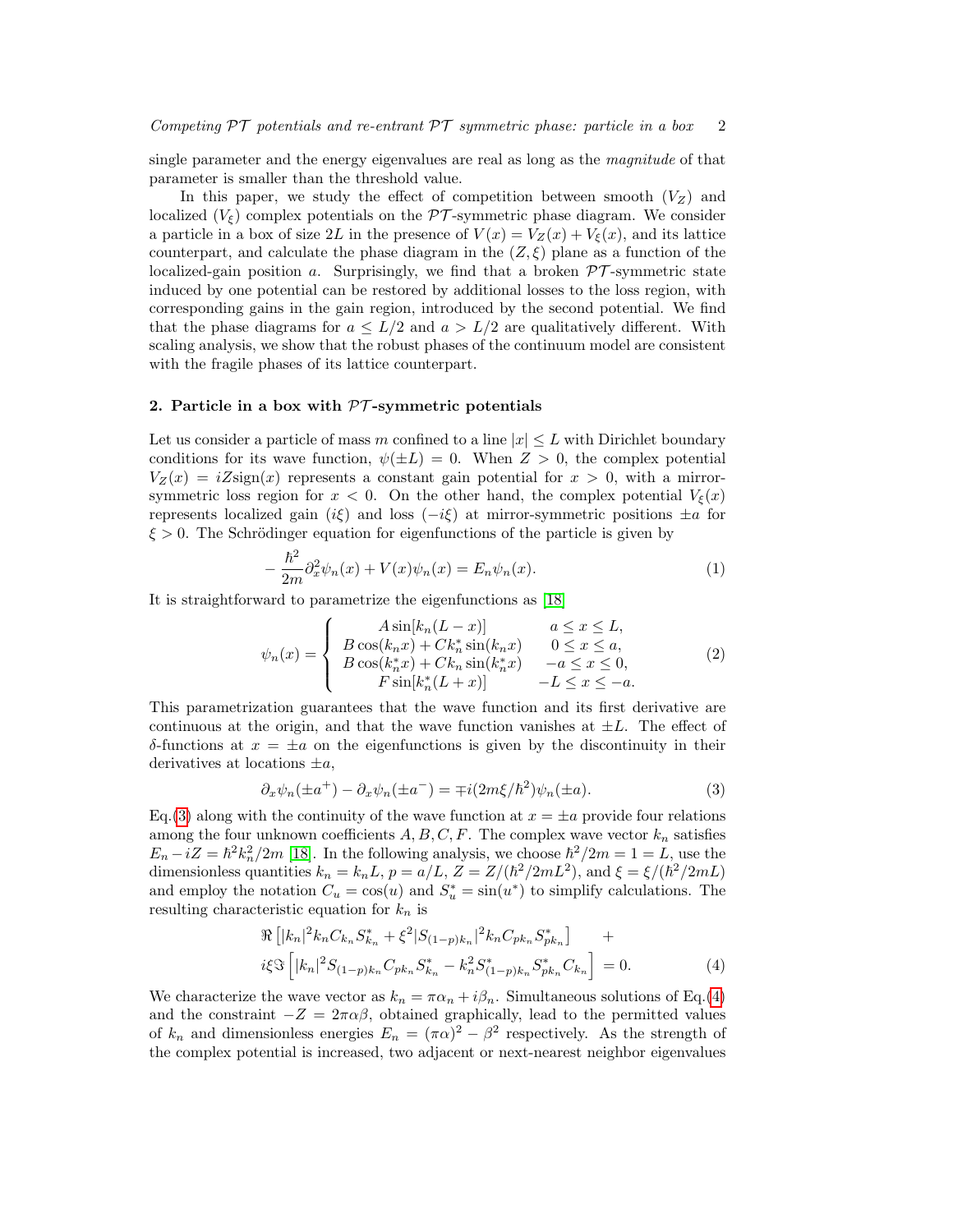become degenerate and then presumably complex, leading to the breaking of the  $\mathcal{PT}$ symmetry. When  $\xi = 0$ , the threshold potential strength is  $Z_c \sim 4.48$  [\[15\]](#page-6-14) whereas for  $Z = 0$  and  $a = L/2$ , it is given by  $\xi_c \sim 5.06$  [\[18\]](#page-6-17). In the two cases, the eigenvalues  $E_n$  are real for  $-Z_c \leq Z \leq Z_c$  and  $-\xi_c \leq \xi \leq \xi_c$  respectively. When both of them are nonzero, the  $\mathcal{PT}$ -symmetric phase in the  $(Z,\xi)$  plane can be characterized by two boundary functions,  $Z_{c-}(\xi) \leq Z \leq Z_{c+}(\xi)$  with  $\xi \geq 0$ .

It is straightforward to verify following properties of the characteristic equation: i) When  $Z = 0$ , the term in Eq.[\(4\)](#page-1-1) proportional to i $\xi$  vanishes. ii) When  $p \to 0,1$ the ξ-dependence of Eq.[\(4\)](#page-1-1) vanishes. iii) When  $\xi = 0$ , the eigenvalues  $E_n$  are even in Z. iv) The PT-phase boundaries for  $\xi < 0$  are given by  $Z_{c+}(\xi) = -Z_{c-}(-\xi)$  and  $Z_{c-}(\xi) = -Z_{c+}(-\xi)$ . Therefore, we focus only on the region  $\xi \geq 0$  in the  $(Z,\xi)$  plane; when  $Z = 0 = \xi$ , Dirichlet boundary conditions imply that  $k_n = \pi \alpha_n + i \beta_n = n\pi/2$ .

## 3. PT-phase diagram and the re-entrant PT-symmetric phase



<span id="page-2-0"></span>**Figure 1.** PT-phase diagram for the potential  $V_{\xi}$ . The left-hand panel shows the threshold strength  $\xi_c(p)$  as a function of the fractional position  $p = a/L$  of the localized-gain potential. Apart from a local maximum at  $p = 0.5$  [\[18\]](#page-6-17), the threshold  $\xi_c(p)$  diverges asymmetrically as  $p \to 0, 1$ . The center panel shows the quantum number n for which the energies  $(E_n, E_{n+1})$  become degenerate at the  $\mathcal{PT}$  symmetric threshold. For  $p < 0.5$  (red triangles), the  $\mathcal{PT}$ -symmetry breaks at the ground-state energy  $n = 1$ . For  $p \geq 1/2$  (blue diamonds), the corresponding index  $n(p)$  increases and diverges as  $p \to 1$ . The right-hand panel shows the scaling of the diverging threshold strength  $\xi_c$  as function of fractional distance  $\delta \ll 1$  from the origin (p = 0, blue diamonds) or the boundary (p = 1, black circles). The vertical axis denotes  $1/\xi_c(\delta)$  and shows that  $\xi_c(\delta) \propto \delta^{-1}$ .

We start this section with results for the  $\mathcal{PT}$ -symmetric threshold  $\xi_c(p)$  when  $Z = 0$ ; the properties of this model near  $p = 0.5$  have been extensively explored [\[18\]](#page-6-17). The left-hand panel in Fig. [1](#page-2-0) shows the phase diagram  $\xi_c(p)$  as a function of  $0 < p < 1$ . Starting from the local maximum at  $p = 0.5$ , as the localized-gain location moves towards the origin,  $p \to 0$ , or the boundary,  $p \to 1$ , the threshold strength  $\xi_c(p)$  first decreases and then increases asymmetrically. The center panel shows the index  $n$  for which the eigenvalues  $E_n$  and  $E_{n+1}$  become degenerate and then presumably complex when the  $\mathcal{PT}$  threshold is crossed. For  $p < 0.5$ ,  $n = 1$  (red triangles) whereas for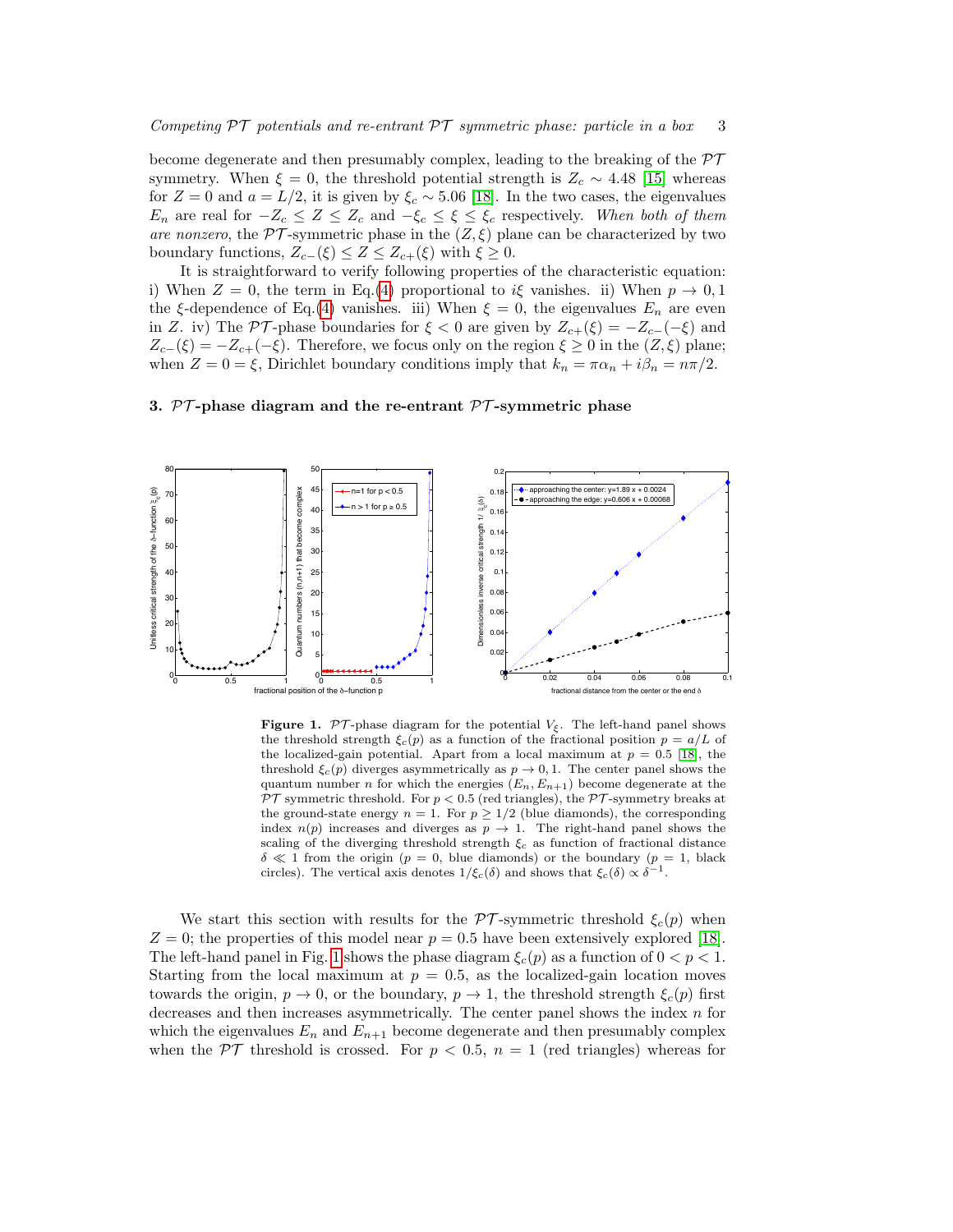$0.5 \leq p \leq 1$ , the eigenvalues that become degenerate have increasingly higher energy (blue diamonds).[‡](#page-3-0) The right-hand panel shows the scaling of the threshold strength for impurity locations close to the origin,  $\delta = p$ , (blue diamonds) or the boundary,  $\delta = 1 - p$  (black circles). For  $\delta \ll 1$ , we see that threshold diverges as  $\xi_c(p) \propto \delta^{-1}$ although the prefactor for the divergence is smaller when  $p \to 0$  (blue diamonds) than when  $p \to 1$  (black circles). Thus, the PT-symmetric phase diagram at  $Z = 0$  is acutely sensitive to the distance between the localized gain and loss positions.



<span id="page-3-1"></span>**Figure 2.** PT-symmetric phase diagram in the  $(Z, \xi)$  plane. The left-hand panel shows the PT-phase boundaries  $Z_{c\pm}(\xi)$  for  $\xi \geq 0$  and different locations  $p \leq 0.5$ of the localized-gain impurity. In general, as  $\xi$  increases, the threshold strengths  $Z_{c\pm}$ , shown by dashed and solid lines respectively, decrease. The right-hand panel contrasts the results for  $p = 0.75$  (brown stars) and  $p = 0.25$  (blue squares). When  $p = 0.75$ , the threshold strength  $Z_{c+}(\xi)$  (brown stars, dashed line) increases with  $\xi$  while  $Z_{c-}(\xi)$  (brown stars, solid line) remains approximately constant. This surprising result implies that the broken  $\mathcal{PT}$  symmetry at  $Z \geq 4.5, \xi = 0$ is restored by adding localized-gain  $\xi \sim 5$  to the constant-gain region (dashed arrow).

Now we present the phase diagram in the  $(Z,\xi)$  plane for  $0 \leq \xi \leq \xi_c(p)$  as a function of the localized-gain location  $p$ . The left-hand panel in Fig. [2](#page-3-1) shows the phase boundaries  $Z_{c+}(\xi)$  (dashed lines) and  $Z_{c-}(\xi)$  (solid lines) for  $p = 0.5$  (black circles),  $p = 0.25$  (blue squares), and  $p = 0.20$  (red diamonds). When  $\xi = 0$ , the phase boundaries are symmetric about the vertical axis,  $Z_{c+}(\xi) = -Z_{c-}(\xi) \sim 4.48$  [\[15\]](#page-6-14). When  $\xi > 0$ , the phase boundaries become asymmetrical about  $Z = 0$ . In general, as the gain strength  $\xi > 0$  for the localized potential increases, the corresponding thresholds for the constant potential  $Z_c$  decrease. This behavior is not unexpected. The  $\mathcal{PT}$ -symmetry is unbroken when the "effective potential strength", naively proportional to  $|\xi + Z|$ , is smaller than a threshold value. Therefore, as  $\xi$  increases, maintaining the same "effective strength" requires lowering the threshold values  $Z_{c\pm}(\xi)$  including driving them negative.

As we will show now, this argument is not generally applicable. The right-hand panel in Fig. [2](#page-3-1) shows the  $\mathcal{PT}\text{-phase boundaries}$  for  $p = 0.75$  (brown stars), along with

<span id="page-3-0"></span><sup>&</sup>lt;sup> $\ddagger$ </sup> Note that for certain rational values of p including  $p = 0.5$ , the eigenvalue  $E_{n+1}(\xi)$  is independent of  $\xi$ , and energies  $(E_n, E_{n+2})$  become degenerate leading to  $\mathcal{PT}$ -symmetry breaking [\[18\]](#page-6-17).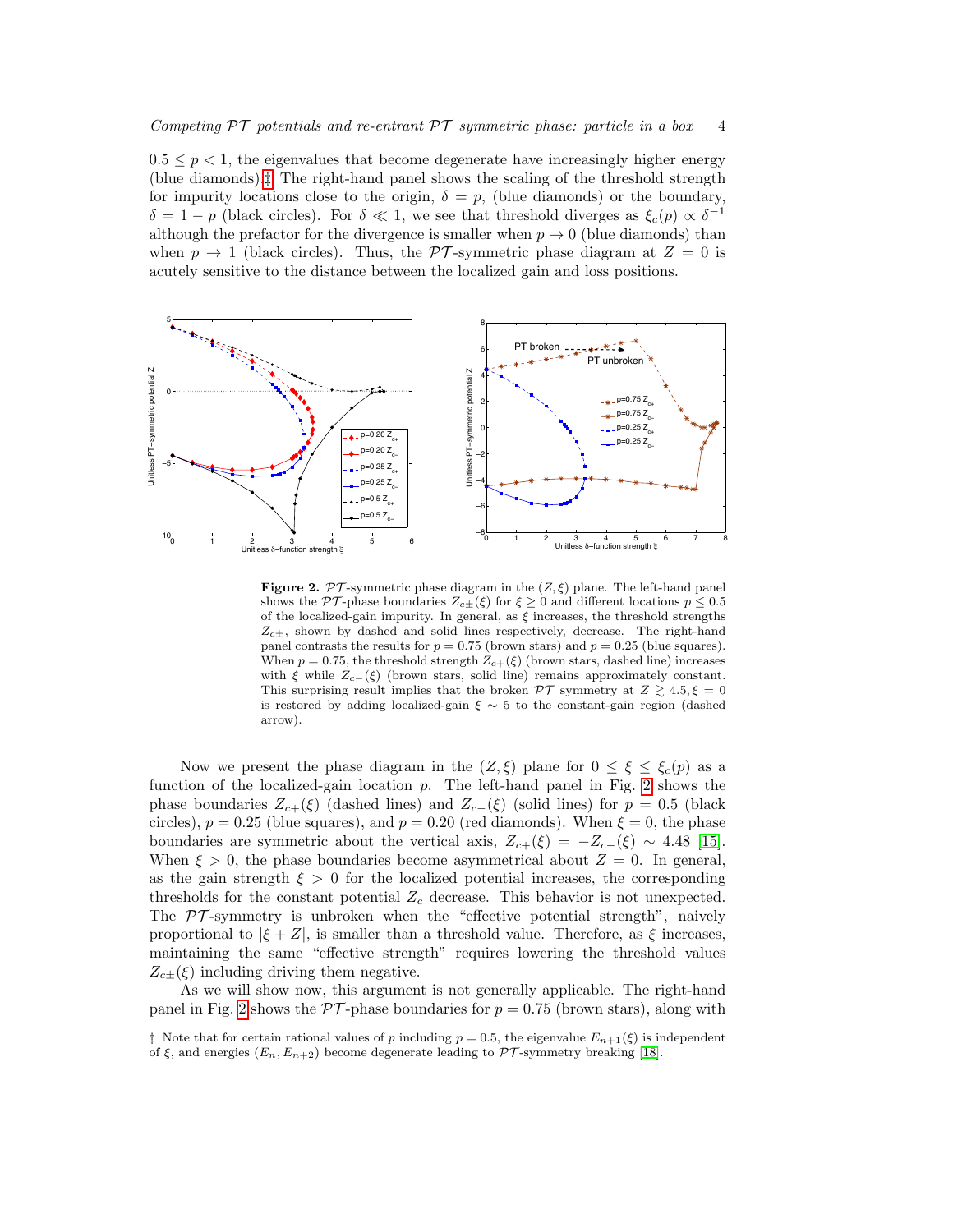results for  $p = 0.25$  (blue diamonds) for comparison. When  $p = 0.75$ , as the localized gain strength  $\xi$  increases from zero, the corresponding gain threshold  $Z_{c+}(\xi)$  for the constant potential strength also increases whereas the loss threshold  $Z_{c-}(\xi)$  remains essentially constant. It implies that a broken  $\mathcal{PT}$ -symmetric phase that occurs at, say  $Z \gtrsim 4.5$  and  $\xi = 0$ , will be restored by the addition of a localized-gain impurity  $\xi \sim 5$  at position  $p = 0.75$  to the constant-gain region. Thus, contrary to standard expectations, we predict that the  $\mathcal{PT}$ -symmetric phase is strengthened by adding two *gain potentials.* We emphasize that this re-entrant behavior of the  $\mathcal{PT}$ -symmetric phase is generic and becomes more prominent as  $p \to 1$ . This surprising result shows that the two complex,  $\mathcal{PT}$ -symmetric potentials can lead to a co-operative effect that enhances the  $\mathcal{PT}$ -symmetric threshold.

## 4. Continuum vs. lattice results

This continuum model has nonzero thresholds  $Z_c$  or  $\xi_c(p)$  below which the PTsymmetry is unbroken. On the other hand, the lattice models of these two potentials have a fragile  $\mathcal{PT}$ -symmetric phase, defined by vanishing threshold strengths, except when the localized gain or loss impurities are closest or the farthest [\[19,](#page-6-18) [20,](#page-6-19) [21\]](#page-6-20). We now focus on the apparent discrepancy between these two results. Let us consider a lattice with  $N \gg 1$  sites, nearest-neighbor spacing  $a<sub>L</sub>$  and tunneling  $t<sub>0</sub>$ , with open boundary conditions. In the continuum limit,  $a_L \to 0$ ,  $N \to \infty$  such that  $2L = Na<sub>L</sub>$ remains finite. In addition, when  $a_L \to 0$ , the tunneling  $t_0 \to \infty$  such that the product  $t_0 a_L^2 = \hbar^2 / 2m$  remains finite and gives the "effective mass" m of the particle hopping on this lattice.

For the localized gain and loss potentials the  $\delta$ -function strength  $\xi = a_L \gamma$  where  $\pm i\gamma$  denotes the on-site impurity potential in the lattice version. Thus, the continuum and lattice thresholds for fractional position p are related by  $\xi(p)/(\hbar^2/2mL)$  =  $N\gamma_c(p)/t_0$ . For almost all values of p, the lattice phase is fragile,  $\gamma_c(p)/t_0 \propto N^{-1} \to 0$ as  $N \to \infty$  [\[21\]](#page-6-20). However, due to its precise  $N^{-1}$  scaling, the continuum threshold  $\xi_c(p)$ , measured in units of continuum scale, remains nonzero [\[15\]](#page-6-14). On the other hand, finite threshold strength  $\gamma_c/t_0 \sim 1$  for closest or farthest impurities implies that the corresponding continuum threshold diverges as  $\xi_c/(\hbar^2/2mL) \sim N$ . This is precisely the result shown in the right-hand panel in Fig. [1;](#page-2-0) closest or farthest impurities on a lattice translate into continuum potentials located at a distance  $\delta \propto 2/N$  away from the origin or the boundary respectively.

For the constant gain and loss potential  $V_Z$ , a corresponding argument shows that  $Z_c/(\hbar^2/2mL^2) = N^2\Gamma_c/t_0$  where the lattice-version of  $V_Z(x)$  is given by the on-site potential  $V_j = i\Gamma \text{sign}(j - N/2)$  for site index  $j = 1, ..., N$ , and  $\Gamma_c$  is the critical impurity strength for the lattice Hamiltonian. Since the continuum threshold is finite  $Z_c/(\hbar^2/2mL^2) \sim 4.48$ , we expect that the corresponding PT-symmetric phase on the lattice will be fragile with scaling behavior  $\Gamma_c/t_0 \propto N^{-2}$ . Figure [3](#page-5-0) shows the critical threshold  $\Gamma_c(N)/t_0$  for lattice sizes  $N = 20$  to  $N = 2500$ ; note the logarithmic scale on both axes. The dotted horizontal and vertical lines span one and two decades respectively, and thus the numerically obtained results (blue circles) show excellent agreement with the prediction that follows from continuum-limit considerations.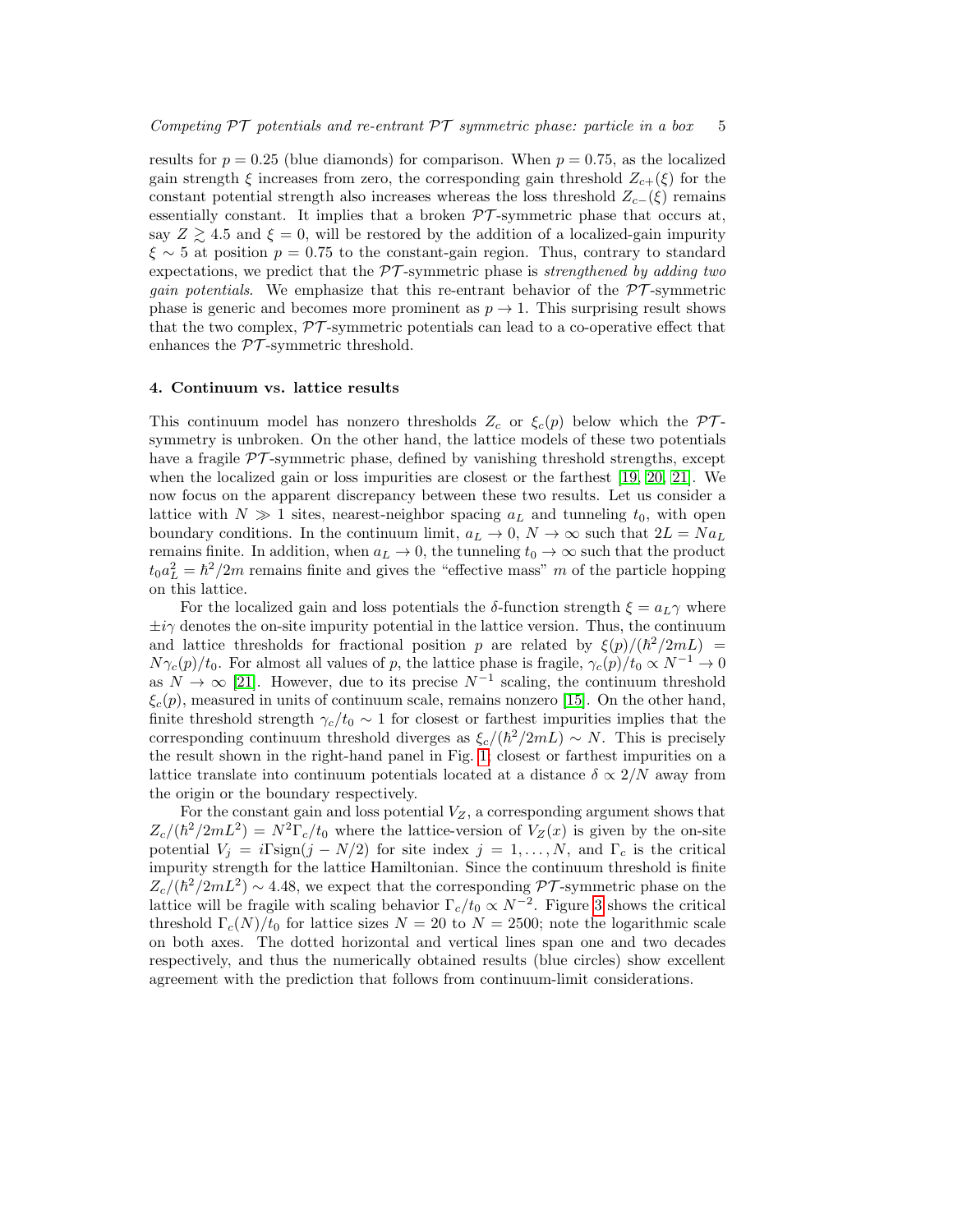

<span id="page-5-0"></span>**Figure 3.** PT-symmetry breaking threshold  $\Gamma_c(N)/t_0$  as a function of the lattice size N for a tight-binding lattice with tunneling  $t_0$  and complex, on-site potential  $V_j = i\Gamma \text{sign}(j - N/2)$ ; note the logarithmic scale on both axes. Robust phase of the corresponding continuum problem [\[15\]](#page-6-14) implies that the corresponding  $PT$ phase on the lattice is fragile with the lattice threshold  $\Gamma_c/t_0 \propto N^{-2}$ ; the results for lattices with  $N = 20$  to  $N = 2500$  (blue circles) show that it is indeed the case.

#### 5. Conclusions

In this paper, we have investigated the competition between two complex,  $\mathcal{P}\mathcal{T}$ symmetric potentials on the  $\mathcal{PT}$ -symmetric phase diagram. We have shown that a (simple) system with such potentials supports an unusual phase diagram and the restoration of  $PT$ -symmetric phase. At present, the most promising or current candidates for experimental realization of a  $\mathcal{PT}$ -system can be modeled by tightbinding lattices and are explored via time-evolution of an initial state  $|\phi\rangle$  that is localized to a few, if not single, lattice sites [\[6,](#page-6-5) [7,](#page-6-6) [8\]](#page-6-7). Such a localized state contains energy components across the entire lattice bandwidth  $4t<sub>0</sub>$ , and therefore can only probe the fragile  $\mathcal{PT}$ -symmetric phase of the lattice.

We have shown that the robust or fragile nature of the  $\mathcal{PT}$ -symmetric phase is essentially determined by the relevant, continuum or lattice, energy scales. Thus  $PT$ -symmetry breaking effects in the continuum problem, including re-emergence of the  $\mathcal{PT}$ -symmetric phase with increasing potential strength, can be probed through the dynamics of a broad and smooth initial state  $|\Phi\rangle$  with size  $1 \ll M \ll N$  that contains only the energy components near the bottom of the energy band. An experimental investigation of such a system will deepen our understanding of  $PT$ symmetry breaking in continuum and lattice models.

## 6. acknowledgment

BB acknowledges the warm hospitality of the Physics department at IUPUI where this work was initiated. This work is supported, in part, by NSF grant DMR-1054020.